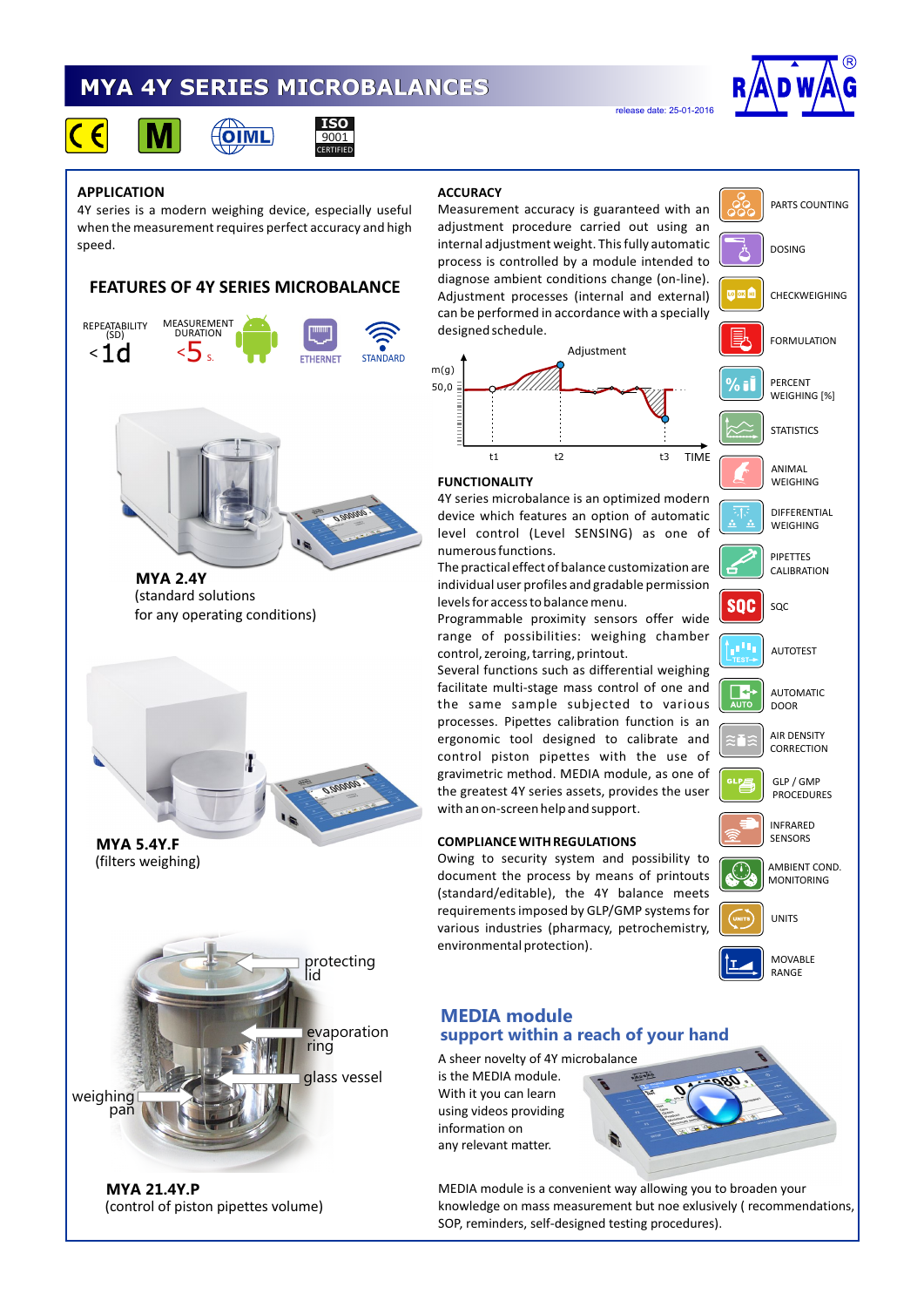

Owing to fastidious selection of mechanical design components our balance allows to obtain great stability and repeatability of indications regardless of measured sample size and conditions of use. Multi-shield mechanical design of the weighing module provides excellent thermal stability. Even with challenging ambient temperature your weighing is precise and accurate. 4Y microbalances offer modern hardware and software. In-build programs, Windows Embeded Compact 7 operating system, Flash memory, Double Hardware system guarantee fast measurement and reliability when it comes to data acquiring and processing. The 4Y series comprises 5,7'' colour touchscreen providing ever more increased balance operation functionality and even more practical results presentation. Complex databases allow measurement record along with printout and export option.

| <b>Technical specification:</b>        |                                                               |                                             |                                                                                |                                                                                 |                                                                                                                          |  |
|----------------------------------------|---------------------------------------------------------------|---------------------------------------------|--------------------------------------------------------------------------------|---------------------------------------------------------------------------------|--------------------------------------------------------------------------------------------------------------------------|--|
|                                        | <b>MYA 2.4Y</b><br>M                                          | MYA 0,8/3.4Y<br>$\overline{\mathsf{M}}$     | <b>MYA 5.4Y</b><br>$\overline{\mathsf{M}}$                                     | <b>MYA 11.4Y</b><br>M                                                           | <b>MYA 21.4Y</b><br>$ \overline{\mathsf{M}} $                                                                            |  |
| Maximum capacity                       | 2g                                                            | 0,8 g/3 g                                   | 5g                                                                             | 11 <sub>g</sub>                                                                 | 21 <sub>g</sub>                                                                                                          |  |
| Readability                            | $1 \mu g$                                                     | $1 \mu g / 10 \mu g$                        | $1 \mu g$                                                                      | $1 \mu g$                                                                       | 1 <sub>µg</sub>                                                                                                          |  |
| Repeatability *                        | $1 \mu g$                                                     | 1 µg ( $Rt ≤ 0,8g$ )                        | $1 \mu g$ (Rt $\leq 2g$ )<br>4,1 µg (0,8g < Rt ≤ 3g)   1,6 µg (2g < Rt ≤ 5,1g) | $1,5 \mu$ g (Rt ≤ 2g)<br>2,0 µg (2g < Rt ≤ 5g)<br>$2,5 \mu g (5g < Rt \le 11g)$ | $1,5 \mu$ g (Rt ≤ 2g)<br>$2,0 \mu g (2g < Rt \leq 5g)$<br>2,5 $\mu$ g (5g < Rt ≤ 11g)<br>$3,0 \mu g (11g < Rt \leq 21g)$ |  |
| Linearity                              | $±3 \mu g$                                                    | $±3 \mu g / ±10 \mu g$                      | $±5 \mu g$                                                                     | $±6 \mu g$                                                                      | $±7 \mu g$                                                                                                               |  |
| Eccentricity                           | $3 \mu g$                                                     | $3 \mu g / 4 \mu g$                         | $5 \mu g$                                                                      | $6 \mu g$                                                                       | $7 \mu g$                                                                                                                |  |
| Sensitivity offset                     | $1.5 \times 10^{-6} \times Rt$                                | $1.5 \times 10^{6} \times Rt$               | $1,5 \times 10^{6} \times Rt$                                                  | $3 \times 10^{-6} \times Rt$                                                    | $4 \times 10^{-6} \times Rt$                                                                                             |  |
| Sensitivity temperature drift          | $1 \times 10^{-6} / °C \times Rt$                             | $1 \times 10^{-6}$ / °C $\times$ Rt         | $1 \times 10^{-6} / °C \times Rt$                                              | $1 \times 10^{-6}$ / °C $\times$ Rt                                             | $1 \times 10^{-6}$ / °C $\times$ Rt                                                                                      |  |
| Sensitivity time drift                 | $1 \times 10^{-6}$ / Rok $\times$ Rt                          | $1 \times 10^{-6}$ / Rok $\times$ Rt        | $1 \times 10^{-6}$ / Rok $\times$ Rt                                           | $1 \times 10^{-6}$ / Rok $\times$ Rt                                            | $1 \times 10^{-6}$ / Rok $\times$ Rt                                                                                     |  |
| Minimum smaple weight (USP)            | 2 <sub>mg</sub>                                               | 2 <sub>mg</sub>                             | 2 <sub>mg</sub>                                                                | $3,0$ mg                                                                        | $3,0$ mg                                                                                                                 |  |
| Minimum weight ( $U = 1\%$ , $k = 2$ ) | $0,2$ mg                                                      | $0,2$ mg                                    | $0,2$ mg                                                                       | $0,3$ mg                                                                        | $0,3$ mg                                                                                                                 |  |
| Weighing pan                           | Ø 26 mm                                                       | Ø 26 mm, Ø 60 mm                            | $\varnothing$ 26 mm                                                            | $\varnothing$ 26 mm                                                             | $\varnothing$ 26 mm                                                                                                      |  |
|                                        |                                                               | (weighing pan for filters)                  |                                                                                |                                                                                 |                                                                                                                          |  |
| Weighing chamber                       | $\varnothing$ 90 × 90 mm                                      |                                             |                                                                                |                                                                                 |                                                                                                                          |  |
| Stabilization time                     | ~5s                                                           |                                             |                                                                                |                                                                                 |                                                                                                                          |  |
| Adjustment                             |                                                               | automatic (internal)                        |                                                                                |                                                                                 |                                                                                                                          |  |
| Power supply - balance                 | 13,5 ÷ 16 V DC / 700 mA                                       |                                             |                                                                                |                                                                                 |                                                                                                                          |  |
| Power supply - terminal **             | $13,5 \div 16$ V DC / 1 A                                     |                                             |                                                                                |                                                                                 |                                                                                                                          |  |
| <b>Terminal housing</b>                | ABS plastic                                                   |                                             |                                                                                |                                                                                 |                                                                                                                          |  |
| Terminal display                       | 5,7"(640x480) colour with resistive touchscreen               |                                             |                                                                                |                                                                                 |                                                                                                                          |  |
| Processor                              | $2 \times 1$ GHz                                              |                                             |                                                                                |                                                                                 |                                                                                                                          |  |
| Memory                                 |                                                               | RAM: 256 MB DDR2, memory card: 8 GB microSD |                                                                                |                                                                                 |                                                                                                                          |  |
| Interfaces                             | 2×USB host, 2×RS 232, Ethernet 10/100 Mbit, WiFi 802.11 b,g,n |                                             |                                                                                |                                                                                 |                                                                                                                          |  |
| Audio module                           |                                                               | YES (voice messages support)                |                                                                                |                                                                                 |                                                                                                                          |  |
| Video support                          | YES (videos and user manuals in multimedia form)              |                                             |                                                                                |                                                                                 |                                                                                                                          |  |
| IN / OUT                               |                                                               | 4 IN / 4 OUT (digital)                      |                                                                                |                                                                                 |                                                                                                                          |  |
| Packaging size                         |                                                               | 565×565×355 mm                              |                                                                                |                                                                                 |                                                                                                                          |  |
| Net weight/Gross weight                | 10,2 kg / 14,7 kg                                             |                                             |                                                                                |                                                                                 |                                                                                                                          |  |
| <b>Ambient conditions:</b>             |                                                               |                                             |                                                                                |                                                                                 |                                                                                                                          |  |
| Operating temperature                  |                                                               | +10 ° $\div$ +40 °C                         |                                                                                |                                                                                 |                                                                                                                          |  |
| Operating temperature change rate      |                                                               | ±0,3 °C/h (±1 °C/8h)                        |                                                                                |                                                                                 |                                                                                                                          |  |
| Relative humidity                      |                                                               | $40\% + 80\%$                               |                                                                                |                                                                                 |                                                                                                                          |  |
| Relative humidity change rate          | ±1%/h (±4%/8h)                                                |                                             |                                                                                |                                                                                 |                                                                                                                          |  |
| Rt - net weight                        |                                                               |                                             |                                                                                |                                                                                 |                                                                                                                          |  |

\* Repeatability is expressed as a standard deviation from 10 weighing cycles.

\*\* Power supply of terminal for wireless transmission version of MYA.4Y.B

The above parameters values have been determined for standard laboratory conditions. Owing to ambient conditions influence or/and balance setup the above parameters may vary for environment other than laboratory.